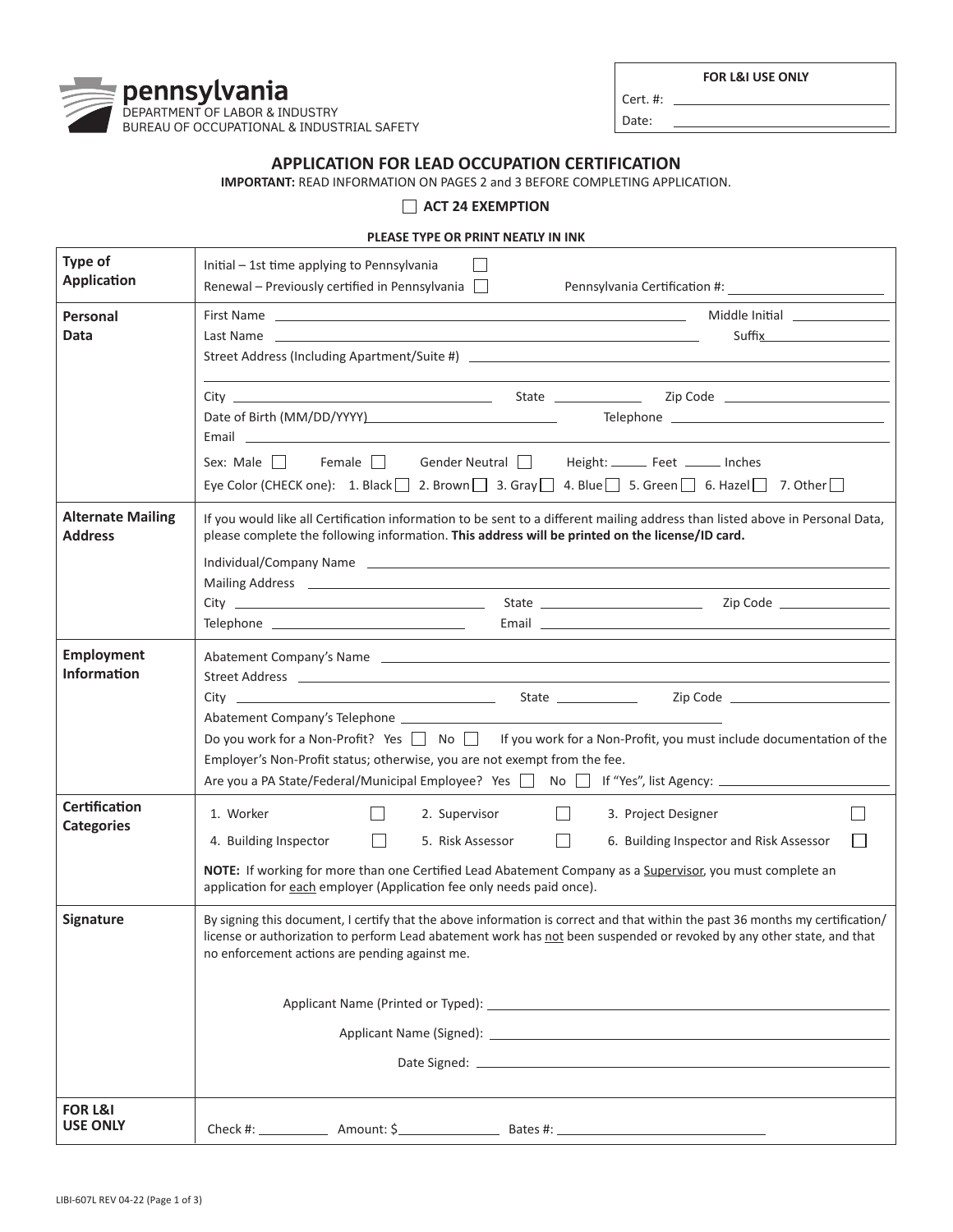| <b>Training</b><br>Certificate(s)<br>Required | IMPORTANT: Pennsylvania does not allow for "gaps in Lead training". Lead training taken in Pennsylvania by an<br>accredited Lead Training Provider is valid for three (3) years. Every state regulates their own Lead program differently<br>and training validity periods vary from state to state. It is your responsibility to know and follow all Pennsylvania State<br>and Federal laws and regulations when seeking Lead certification for yourself and/or your company.                                                                                                                                                                                                                                         |
|-----------------------------------------------|------------------------------------------------------------------------------------------------------------------------------------------------------------------------------------------------------------------------------------------------------------------------------------------------------------------------------------------------------------------------------------------------------------------------------------------------------------------------------------------------------------------------------------------------------------------------------------------------------------------------------------------------------------------------------------------------------------------------|
|                                               | APPLICANTS WHO ARE APPLYING WITH PENNSYLVANIA TRAINING:                                                                                                                                                                                                                                                                                                                                                                                                                                                                                                                                                                                                                                                                |
|                                               | If you have taken Initial Lead training in Pennsylvania and this is your 1st time applying for a Worker or Project Designer<br>certification, you will need to submit the following:                                                                                                                                                                                                                                                                                                                                                                                                                                                                                                                                   |
|                                               | Worker - Along with a completed application and fee, you need to provide a copy of your Lead Worker Initial<br>1.<br>Training Course Certificate. NOTE: You must apply for certification before the six (6) month interim expiration<br>date. (This date can be found on your initial training certificate.)                                                                                                                                                                                                                                                                                                                                                                                                           |
|                                               | Project Designer - Along with a completed application and fee, you need to complete and submit the Verification<br>2.<br>of Experience-LIBI-615L (refer to EPA 40 CFR, Part 745.226 for prerequisite requirements) and Verification of<br>Degree-LIBI-614L and provide a copy of your Lead Project Designer Initial Training Course Certificate AND a copy<br>of your Lead Supervisor Initial Training Course Certificate. NOTE: You must apply for certification before the six (6)<br>month interim expiration date. (This date can be found on your initial training certificate.)                                                                                                                                  |
|                                               | If you have taken Initial Lead Training in Pennsylvania and this is your 1st time applying for a Supervisor, Building<br>Inspector or Risk Assessor certification, be aware that you must apply for and pass the EPA Lead Third Party Examination<br>in PA and apply for certification before the six (6) month interim expiration date. (This date can be found on your initial<br>training course certificate.) NOTE: Every applicant must take the EPA Third Party Examination, regardless if you took it in<br>another state. All exam paperwork must be submitted to our office for review and approval. Once approved, you will be<br>contacted to schedule your exam. You will need to submit the following:    |
|                                               | Supervisor - You will need to complete and submit the Registration for Lead Occupation Certification Examination<br>1.<br>Application-LIBI-622L, Verification of Experience-LIBI-615L (refer to EPA 40 CFR, Part 745.226 for prerequisite<br>requirements), a copy of your Lead Supervisor Initial Training Course Certificate, and the examination fee. You may<br>submit the Application for Lead Occupation Certification-LIBI-607L and application fee at the same time. If you<br>plan to work in the capacity of the Lead Supervisor for a Lead Abatement Contractor, you may submit the<br>Application for Lead Contractor Certification-LIBI-613L and the Contractor Application fee at the same time as well. |
|                                               | Building Inspector - You will need to complete and submit the Registration for Lead Occupation Certification<br>2.<br>Examination Application-LIBI-622L, a copy of your Lead Building Inspector Initial Training Course Certificate, and<br>the examination fee. You may submit the Application for Lead Occupation Certification-LIBI-607L and application<br>fee at the same time.                                                                                                                                                                                                                                                                                                                                   |
|                                               | Risk Assessor - You will need to complete and submit the Registration for Lead Occupation Certification<br>3.<br>Examination Application-LIBI-622L, Verification of Experience-LIBI-615L (refer to EPA 40 CFR, Part 745.226 for<br>prerequisite requirements), Verification of Degree-LIBI-614L, a copy of your Lead Building Inspector Initial<br>Training Course Certificate and your Lead Risk Assessor Initial Training Course Certificate, and the examination<br>fee. You may submit the Application for Lead Occupation Certification-LIBI-607L and application fee at the same<br>time.                                                                                                                        |
|                                               | If you have held a Pennsylvania Lead certification previously and are applying to renew it, you need to submit a copy of<br>your most recent valid training course certificate and any training course certificate(s) taken since you last applied, along<br>with a completed application and applicable fee.                                                                                                                                                                                                                                                                                                                                                                                                          |
|                                               | APPLICANTS WHO ARE APPLYING WITH OUT-OF-STATE TRAINING:                                                                                                                                                                                                                                                                                                                                                                                                                                                                                                                                                                                                                                                                |
|                                               | If you have taken Initial Lead training from a training provider outside of Pennsylvania and this is your $1st$ time applying<br>for a Worker or Project Designer certification, you will need to submit the following:                                                                                                                                                                                                                                                                                                                                                                                                                                                                                                |
|                                               | Worker - Along with a completed application and fee, you need to submit a copy of your Lead Worker Initial and<br>1.<br>Refresher Training Course Certificate(s). You must show there have been no gaps in your Worker training.                                                                                                                                                                                                                                                                                                                                                                                                                                                                                       |
|                                               | Project Designer - Along with a completed application and fee, you need to complete and submit the<br>2.<br>Verification of Experience-LIBI-615L (refer to EPA 40 CFR, Part 745.226 for prerequisite requirements) and<br>Verification of Degree-LIBI-614L and provide a copy of your Lead Project Designer Initial and Refresher Training<br>Course Certificate(s) and a copy of your Lead Supervisor Initial and any Refresher Training Course Certificate(s).<br>You must show that there have been no gaps in your Project Designer training.                                                                                                                                                                      |
|                                               |                                                                                                                                                                                                                                                                                                                                                                                                                                                                                                                                                                                                                                                                                                                        |